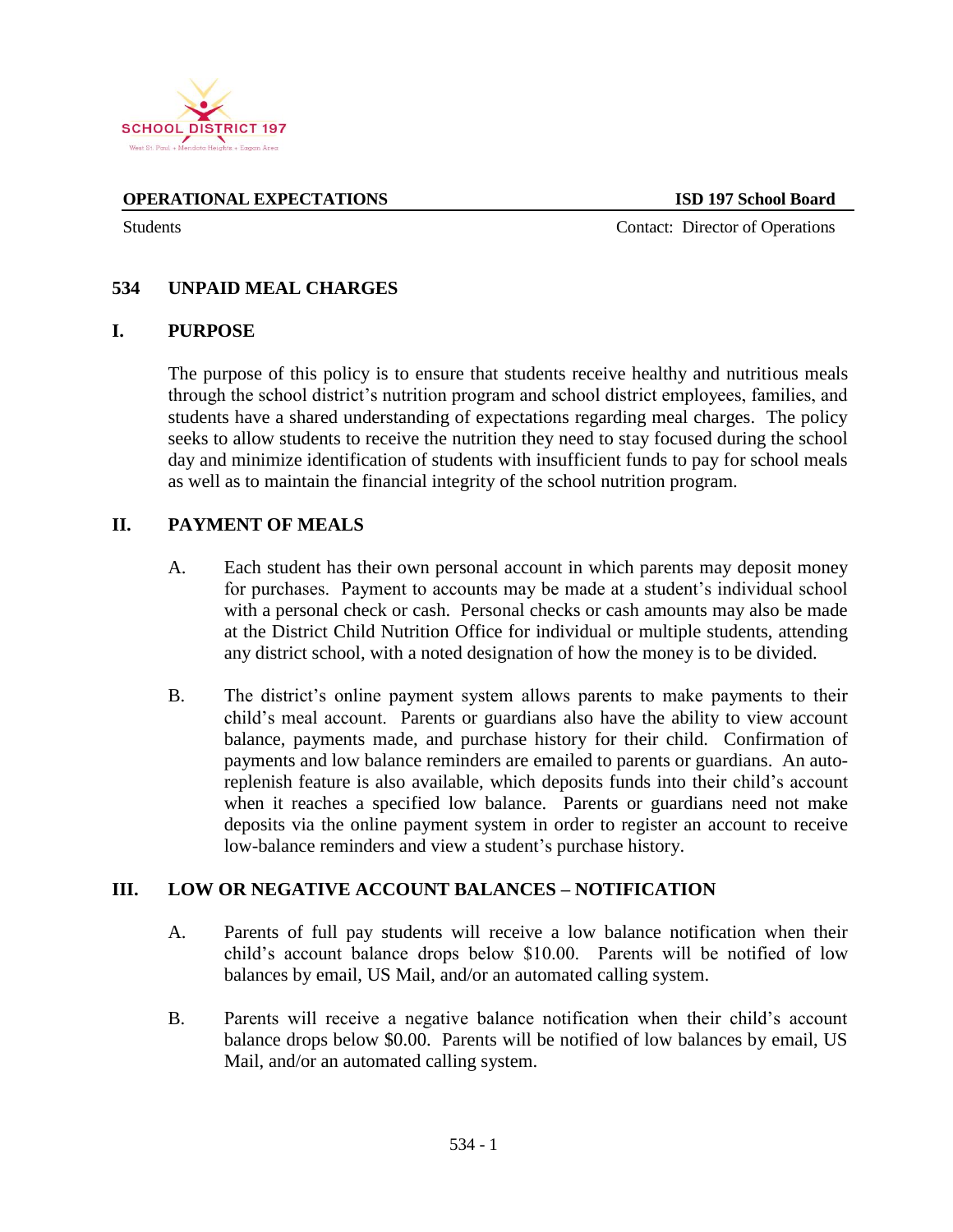- C. Only full pay students will receive notification reminders for payment of low or negative student meal balances and they will not demean or stigmatize any student participating in the school meal program.
- D. It is the parent's or guardian's responsibility to make sure their child has adequate funds in their meal account as the district uses a debit based point of sale system.
- E. Students in Kindergarten through Twelfth  $(12<sup>th</sup>)$  Grade will, however, receive a breakfast and lunch of their choice regardless of the child's account balance.
- F. Students in all grades will not be allowed to purchase a la Carte items, including individual cartons of milk, if they do not have sufficient funds in their account to purchase the item(s).

# **IV. UNPAID MEAL CHARGES**

- A. The school district will make reasonable efforts to communicate with full pay families to resolve the matter of unpaid charges. Where appropriate, families may be encouraged to apply for free and reduced-price meals for their children.
- B. The school district will make reasonable efforts to collect unpaid meal charges classified as delinquent debt from only full pay families. Unpaid meal charges are designated as delinquent debt when payment is overdue, the debt is considered collectable, and efforts are being made to collect it.
- C. Negative balances greater than \$50.00, not paid prior to the end of the month in which the \$50.00 threshold is reached, will be turned over to the superintendent or superintendent's designee for collection. Collection options may include, but are not limited to, use of collection agencies, claims in the conciliation court, or any other legal method permitted by law. This applies to full pay negative balances only.
- D. The school district may not enlist the assistance of non-school district employees, such as volunteers, to engage in debt collection efforts.
- E. The school district may not deny any student the opportunity to participate in graduation ceremonies or other commencement activities due to unpaid meal charges.

## **V. COMMUNICATION OF POLICY**

- A. This policy and any pertinent supporting information shall be provided in the School District Family Handbook which is distributed to:
	- 1. all households before the start of each school year;